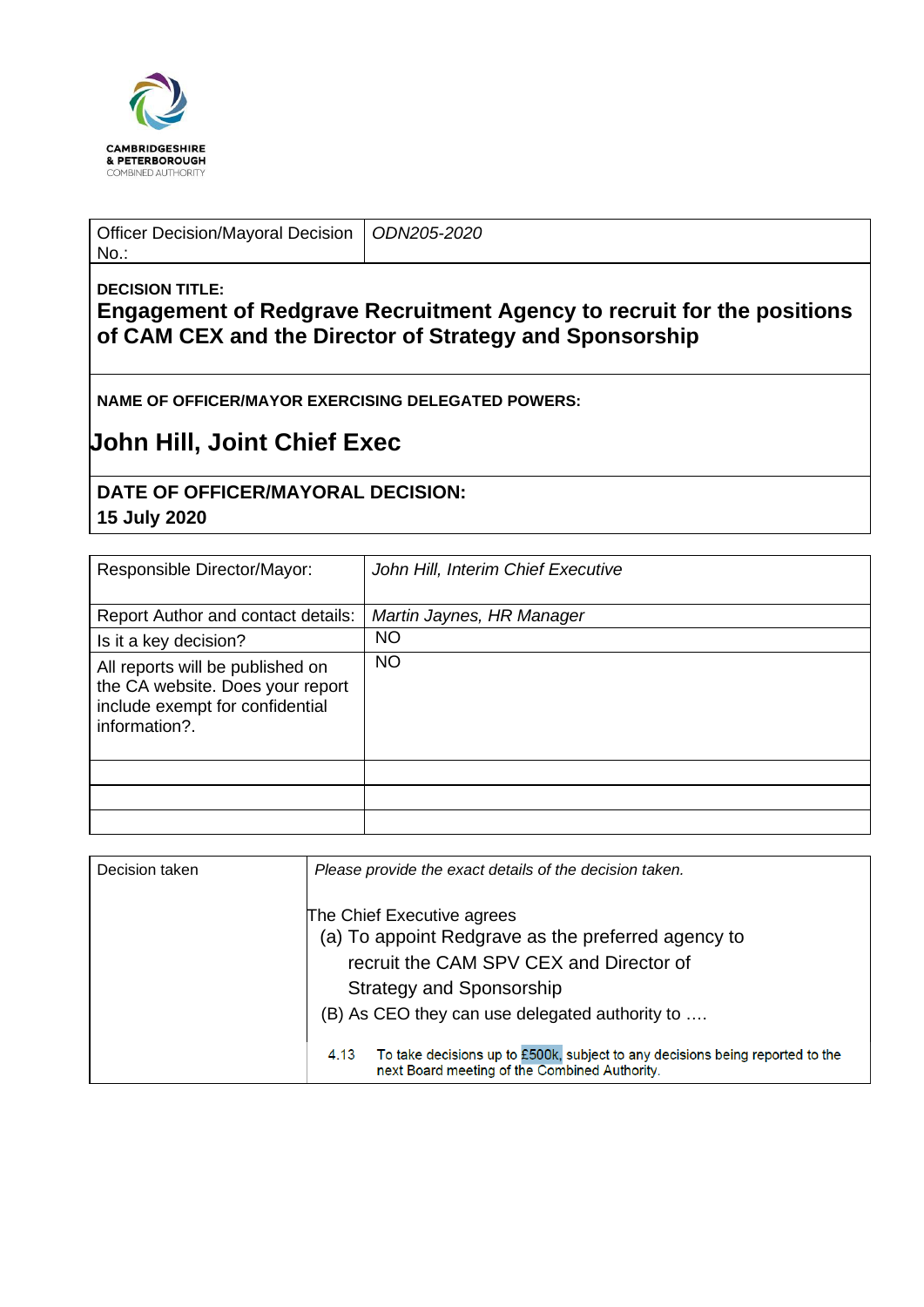

| COMBINED AUTHORITY                 |                                                                                                                                                                                                                                                                                                     |                                                                                                                                                    |  |  |
|------------------------------------|-----------------------------------------------------------------------------------------------------------------------------------------------------------------------------------------------------------------------------------------------------------------------------------------------------|----------------------------------------------------------------------------------------------------------------------------------------------------|--|--|
| Authorisation (delete as           | This decision has been taken under:                                                                                                                                                                                                                                                                 |                                                                                                                                                    |  |  |
| appropriate)                       | General authorisation (those decisions delegated to officers as per the<br>Constitution):                                                                                                                                                                                                           |                                                                                                                                                    |  |  |
|                                    | 1. as per Chapter 17 of the Constitution – Officer Scheme of Delegation<br>and Proper Officers, Section 4 – Delegations to the Chief Executive                                                                                                                                                      |                                                                                                                                                    |  |  |
|                                    | 4.13<br>next Board meeting of the Combined Authority.                                                                                                                                                                                                                                               | To take decisions up to £500k, subject to any decisions being reported to the                                                                      |  |  |
|                                    |                                                                                                                                                                                                                                                                                                     |                                                                                                                                                    |  |  |
| Background Information             | Give details of background information Give more information about the<br>proposed decision<br>An SPV is in the process of being created and a CEX is required to<br>head the organisation. This is a key appointment to lead the CAM<br>project which is one of the major projects within the CPCA |                                                                                                                                                    |  |  |
| Alternative options<br>considered. | List alternative options considered and rejected and the reasons for rejection.<br>Do not leave this section blank or put 'None'. There is always an alternative even<br>if it is to do nothing.                                                                                                    |                                                                                                                                                    |  |  |
|                                    | 2 other agencies were considered Reeds and Hays bit Redgrave were able to<br>demonstrate that they had a greater degree of knowledge and understanding of<br>the requirements of recruiting in this sector and also demonstrated a better<br>understanding of the recruitment into an SPV           |                                                                                                                                                    |  |  |
| <b>Financial Implications</b>      | Please include the total costs and how the project will be funded. Please                                                                                                                                                                                                                           |                                                                                                                                                    |  |  |
|                                    | include budget codes for your directorate                                                                                                                                                                                                                                                           |                                                                                                                                                    |  |  |
|                                    | The cost is £60,000 for the recruitment of the CEX and £45,000 for the<br>recruitment of the Director of Strategy and Sponsorship. Both from Revenue.                                                                                                                                               |                                                                                                                                                    |  |  |
|                                    | Costs will be recovered from the SPV once the company has been set up<br>and established as an employer.                                                                                                                                                                                            |                                                                                                                                                    |  |  |
|                                    |                                                                                                                                                                                                                                                                                                     |                                                                                                                                                    |  |  |
|                                    | This will be paid out of the SPV budget                                                                                                                                                                                                                                                             |                                                                                                                                                    |  |  |
| Consultation                       | List<br>relevant<br>consultation<br>any<br>undertaken in relation to the decision.<br>For example portfolio holders, other<br>Chief Officers.                                                                                                                                                       | Name and Date approved (or indicate<br>if not applicable) - retain emails to<br>show that these officers have<br>noted/commented on your<br>report |  |  |
|                                    | <b>Chief Executive</b>                                                                                                                                                                                                                                                                              | John Hill<br>28/07/2020                                                                                                                            |  |  |
|                                    | Responsible Director/Chief Officer                                                                                                                                                                                                                                                                  | Martin Jaynes<br>28/7/20                                                                                                                           |  |  |
|                                    | <b>Monitoring Officer</b>                                                                                                                                                                                                                                                                           | R Parkin 28.07.20                                                                                                                                  |  |  |
|                                    | S73                                                                                                                                                                                                                                                                                                 | J Alsop 28/07/2020                                                                                                                                 |  |  |
|                                    |                                                                                                                                                                                                                                                                                                     |                                                                                                                                                    |  |  |
|                                    |                                                                                                                                                                                                                                                                                                     |                                                                                                                                                    |  |  |